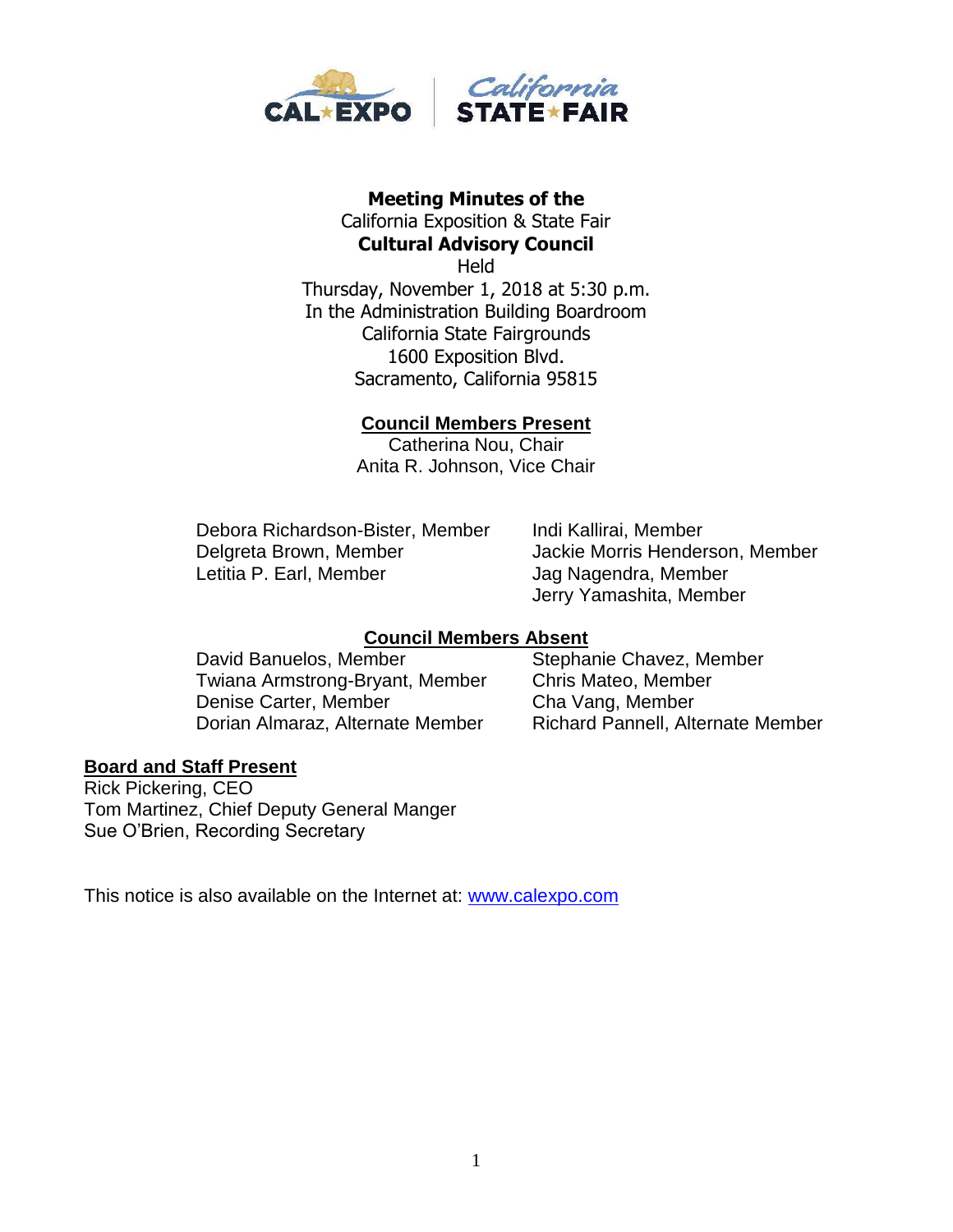# **MINUTES**

- **1) CALL TO ORDER** The meeting was call to order at 5:37p.m. by Chair Nou.
- **2) ROLL CALL**  Role was taken.

Council Member Banuelos, Council Members Armstrong-Bryant, Council Member Carter, Council Member Mateo, Council Member Vang, Alternate Member Almaraz and Alternate Member Pannell were not present. Council Members Banuelos, Council Member Carter, Alternate Member Almaraz, Council Member Mateo, Council Member Vang had asked to be excused.

### **Motion:**

It was moved by Vice Chair Johnson and seconded by Council Member Earl to excuse the absence of Council Member Banuelos, Council Member Cater, Alternate Member Almaraz, Council Members Mateo, and Council Member Vang. **All in favor, motion carried unanimously.**

# **3) INTRODUCTION OF GUESTS & STAFF**

# **4) APPROVAL OF PREVIOUS MEETING MINUTES**

**a)** Approval of Council Meeting Minutes of September 13, 2018. As per Chair Nou the approval of the September 13, 2018 meeting minutes have been moved to January 10, 2019.

# **5) STAFF UPDATES**

**a)** Cal Expo Update

CEO Pickering gave an update of programs and exhibits that are being planned for the 2019 State Fair. He reported that State Fair dates are July 12-28, 2019, new exhibits, programs and shows that are being considered. There were discussions regarding multicultural food vendors, multicultural entertainment and deferred maintenance funds.

# **6) NEW BUSINESS**

**a)** Election of Chair

Chair Nou opened the floor for nomination of Board Chair.

Council Member Johnson was nominated for Board Chair by Council Member Kallirai and Council Member Johnson accepted the nomination.

As there were no further nominations Chair Nou closed nominations for Board Chair.

#### **MOTION:**

Chair Nou called for a vote to elect Council Member Johnson as Board Chair. **All in favor, motion unanimously.**

**b)** Election of Vice Chair

Chair Nou opened the floor for nomination of Board Vice Chair. Council Member Morris Henderson nominated Council Member Earl and Council Member accepted the nomination. Council Member Brown nominated Council Member Nagendra and Council Member Nagendra declined the nomination.